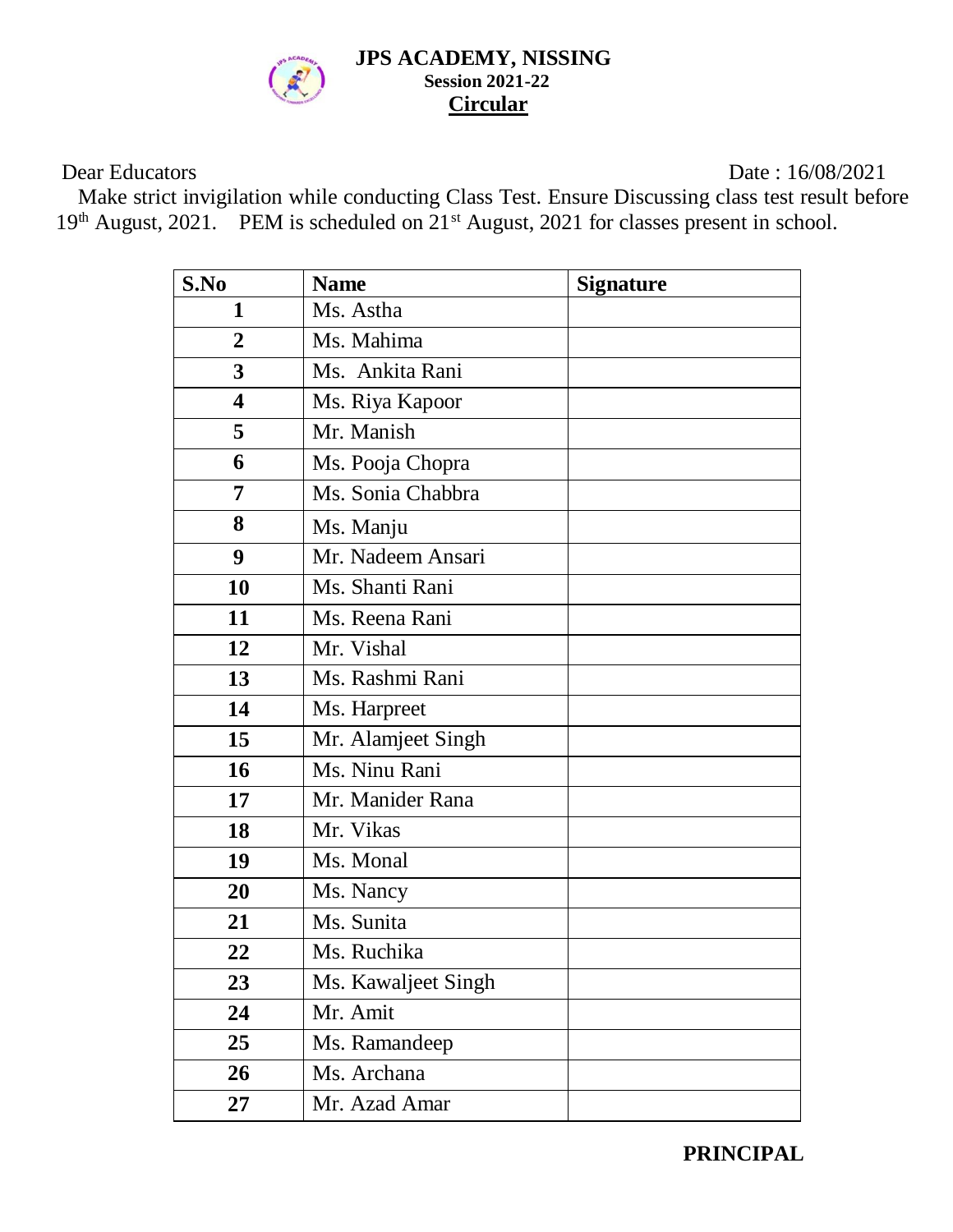

**JPS ACADEMY, NISSING Session 2021-22**

**----------------------------------------------------------------------------------------------------------------------------------------**

Dear Parents

It is to inform you that **Tomorrow (13/10/2021) School timing** will be **one Hour late in the morning from regular timing** due to Ashthmi Pujan **Happy Ashthmi**.

# **PRINCIPAL**

# **JPS ACADEMY, NISSING**

**----------------------------------------------------------------------------------------------------------------------------------------**

 **Session 2021-22**

**" Kirat Karo, Naam Japo, Vand Chhako"**

**Nam japna**:- Keeping God in mind at all times.

**Kirat Karna**:- Earning an honest living.

**Vand Chhakna**:-Sharing one's earnings with others) Giving to charity and caring for other Dear Parents

This is to inform you that **Tomorrow (19/11/2021)** will be holiday **on account of Gurupurab (Guru Nanak Dev Jayanti ) . Happy Gurupurab**

**PRINCIPAL**

**----------------------------------------------------------------------------------------------------------------------------------------**



**JPS ACADEMY, NISSING Session 2021-22 Circular**

**Date: 10/11/2021**

# **"Every Child is a different kind of flower and all of them together, Make this world a beautiful garden"**

# Dear Parents

JPS Academy is going to celebrate Children's Day on  $13<sup>th</sup>$  November, 2021. There will be Drawing Competition for Grade 1 and 2. They can draw any Flower, Kite or Hut. This competition will be followed by fun filled activities to make this day memorable fir the students.

 $\triangleleft$  Kindly send your child in casual dress.

 $\triangle$  Bring wax / plastic colours for colouring.

# **PRINCIPAL**

**----------------------------------------------------------------------------------------------------------------------------------------**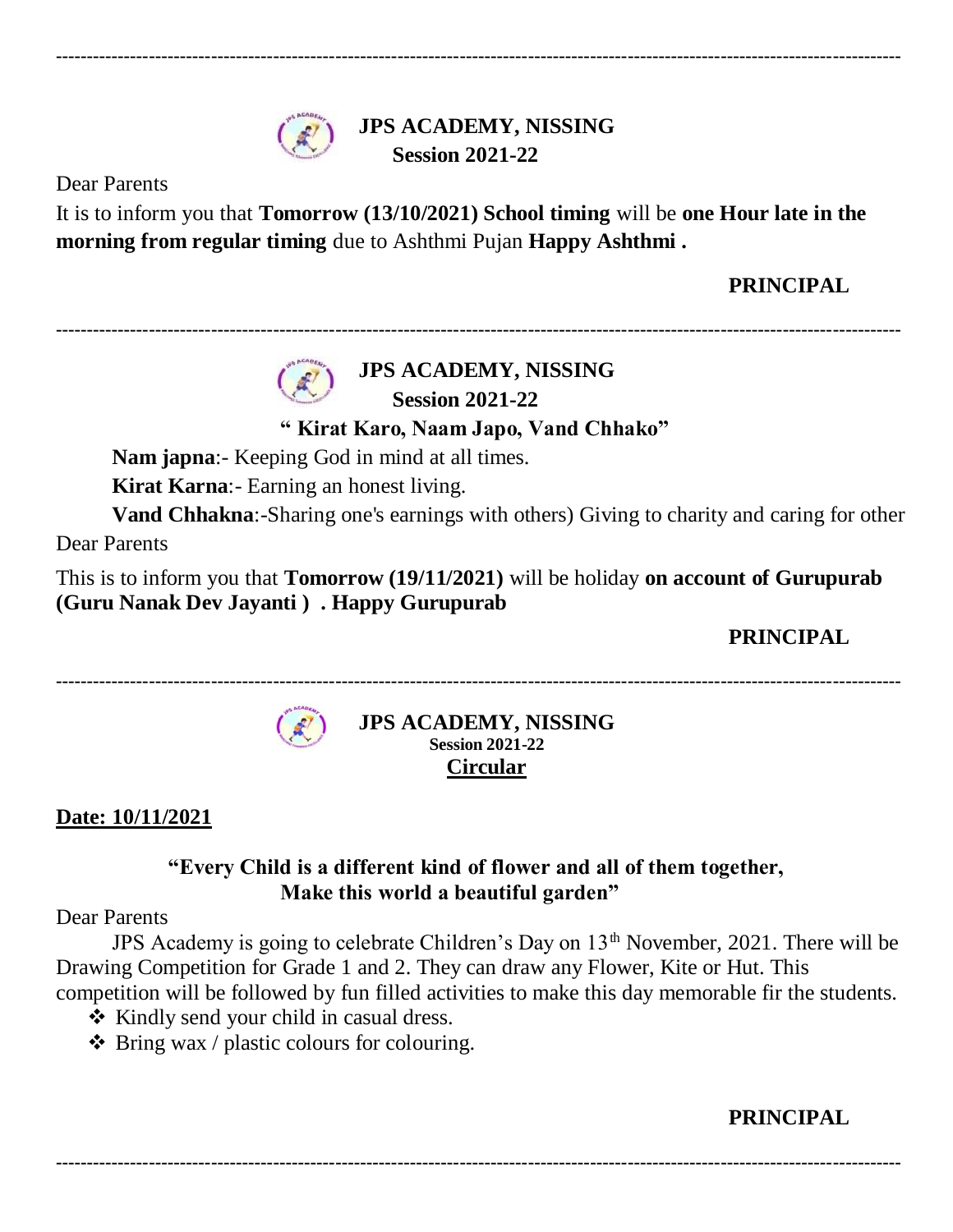#### **JPS ACADEMY, NISSING Session 2021-22 Circular**

**----------------------------------------------------------------------------------------------------------------------------------------**

# **Date: 10/11/2021**

"Every Child is a different kind of flower and all of them together, Make this world a beautiful garden"

Dear Parents

Its that time of the year again a day to have a lot of fun party and music and a whole lot of games and a picnic in school out in the sun !

Children's Day 14th November will fall on Sunday this year that's why we will celebrate it on 13th November, 2021(Saturday) That special day for kids is here again and it promises to be full of fun. The children must come dressed in a smart casual and comfortable shoes for all the games and activities they will involved in and to make this day special picnic under tree been planned where the children will have their meal under the trees in our beautiful green school campus. You are requested to send a Tiffin box with your child in their school bag as a special treat.

Games are under

- 1. Musical chair
- 2. Balancing game
- 3. Collecting balls with knees
- 4. Collect straws in a fork

# **REGARDS GRADE INCHARGE PRINCIPAL**

**----------------------------------------------------------------------------------------------------------------------**

#### **JPS ACADEMY, NISSING Session 2021-22 Circular "JUNIOR SPORTS MEET"**

**Date: 03/12/2021**

# **"The key is not the will to win…… everybody has that. It is the will to prepare to win that is important."**

#### Dear Parents,

It is to inform to you that JPS Academy, Nissing is going to organize **"JUNIOR SPORTS MEET"** for students **of 1 st to 2nd** on **10th December, 2021(Friday).** The trial for the same will be conducted on  $7<sup>th</sup>$  December, 2021 for grade 1<sup>st</sup> and  $2<sup>nd</sup>$ . All the students are advised to be present on the trail day and perform well. All the Best.

**----------------------------------------------------------------------------------------------------------------------------------------**

Regards

Principal